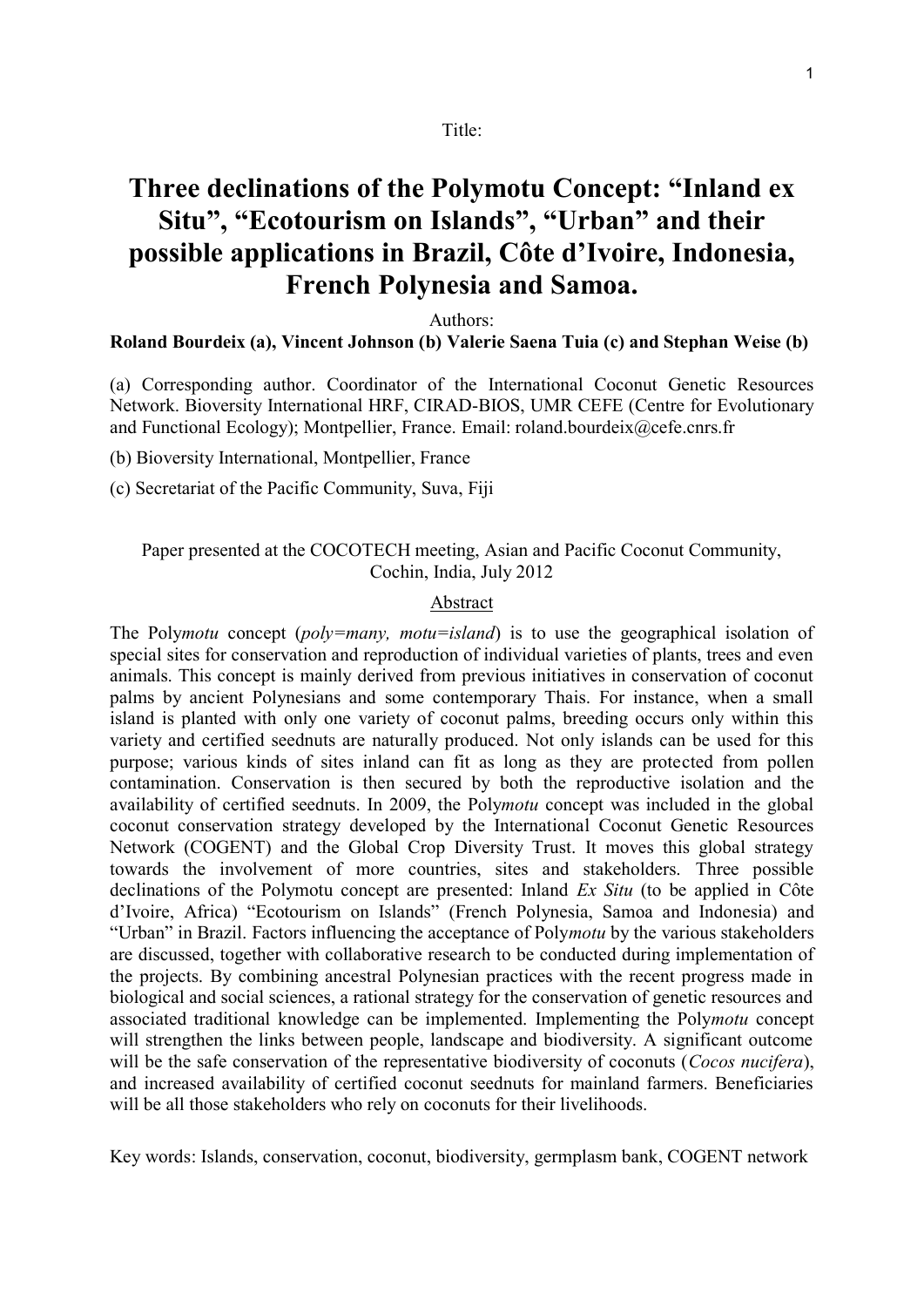### **Introduction**

 $\overline{a}$ 

The Poly*motu* concept (*poly=many, motu=island*) is to use the geographical isolation of dedicated sites for conservation and reproduction of individual varieties of plants, trees and even animals. This concept is derived from previous initiatives in conservation of coconut palms by ancient Polynesians and contemporary Thais. A quite similar concept has also been used by New Zealanders for conservation of endangered bird species.

For instance, when a small island is planted with only one variety of coconut palms, breeding occurs only within this variety and certified seednuts are naturally produced<sup>1</sup>. In this case, both the geographical isolation of the islands and the availability of certified seednuts secure conservation. Not only islands can be used for this purpose; various kinds of sites inland can fit as long as they are protected from pollen contamination.

The Poly*motu* conservation concept fits into a multifunctional land management policy. Many different locations can be used for conservation of genetic resources and even seed production as far as they meet the specific criteria required for biological and reproductive isolation<sup>2</sup>. These dedicated sites can be small islands owned by communities or private individuals, public gardens, university campuses, golf courses, the backyards of resorts or research centers, or the bottom of small valleys. Even an entire village may well serve as a place for conservation of genetic resources and seed production of coconut, if people agree to cultivate only a well-defined set of cultivars.

This kind of multifunctional land management strengthens the links between people, landscape and biodiversity. It gives a special cachet to the sites, generates incomes and promotes ecotourism activities.

In this paper we will first discuss the origins and precursors of the Poly*motu* concept; then we will present the first initiatives to launch research actions linked to the Poly*motu* project. Research needed for the full implementation of the concept is also discussed.

### **1 Origins and precursors of the Polymotu concept**

The geographical remoteness of small islands and other isolated sites can be used as a great advantage in the strategies for conservation of biodiversity. This section shows that this idea was already applied a long time ago, in an empirical manner, by the ancient Polynesians. Then two modern examples of use of conservation, using geographical isolation will be discussed.

<sup>&</sup>lt;sup>1</sup>Cocos nucifera L. is mainly a cross-breeding (allogamous) species. Breeding coconut palm is indeed a difficult task. When selecting a coconut as planting material, you generally know which the mother is; but you do not know which the father is, as the pollen comes from any of the surrounding palms.

<sup>&</sup>lt;sup>2</sup> For the coconut palm, one of the possible landscape design is any place where can be planted 50 to 100 coconut palms from the same varieties (1 to 3 varieties could be planted together) with no other coconut palms at a 500 m distance all around, or uniquely coconut palms from the same varieties. Various species can be conserved at the same location, but the designs will need to be adapted according to the biological requirements of each one.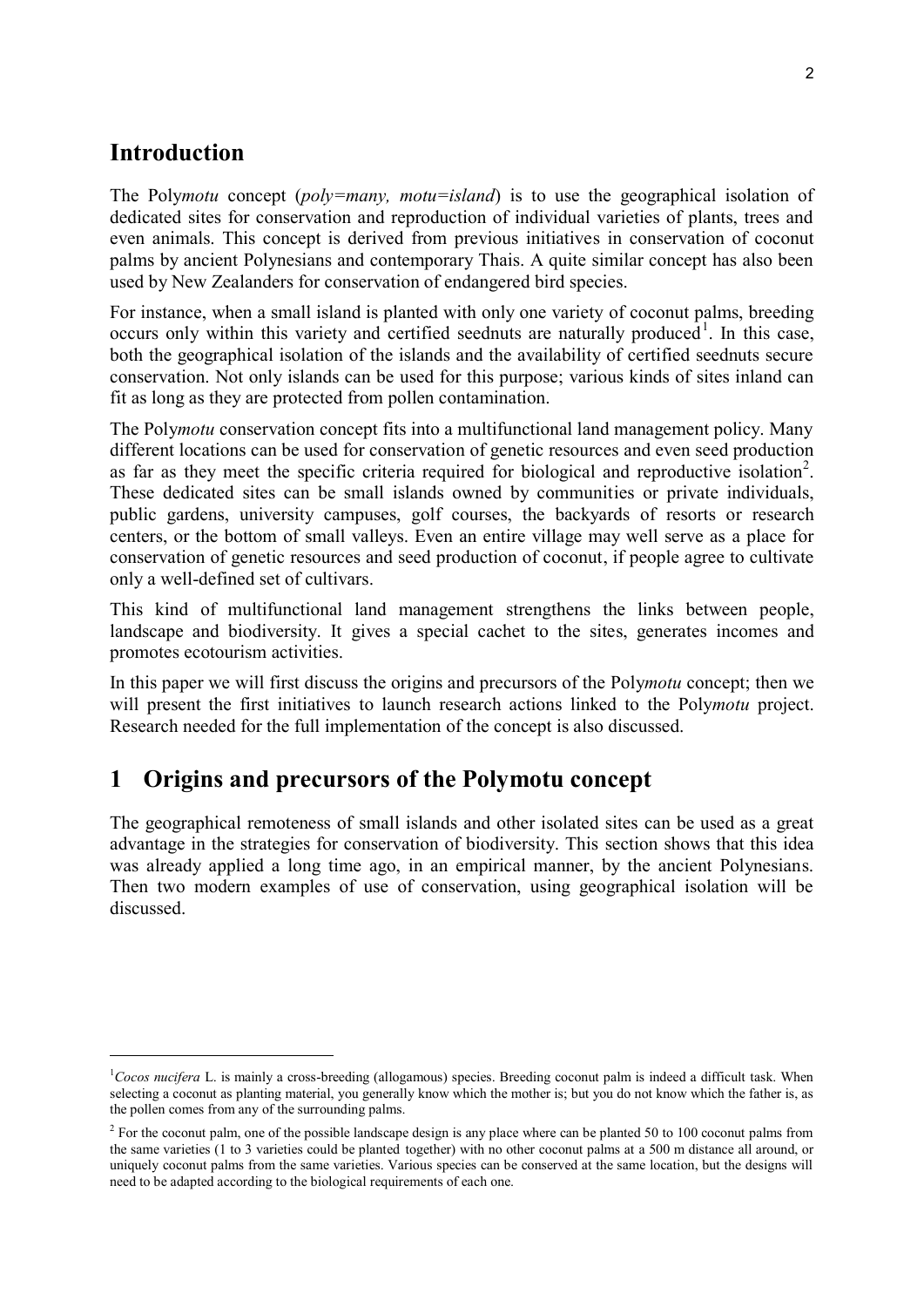#### **1.1 Polynesian traditional conservatoires**

The oldest description of coconut varieties in French Polynesia can be found in the book "Ancient Tahiti" by Teuira Henry, published in 1928 from data collected by her grandfather in 1840. Teuira Henry reports that the Tahitians knew of the existence of particularly enormous coconuts growing the island of Niu-Fou (now known as Niuafo'ou). Niuafo'ou Island means "New coconut". It is a remote and tiny island in the Tonga group, with an area of 52 sq. km. It is located at 200 km from the nearest island and at 2800 Km from Tahiti. Niuafo'ou is a very active volcano that slopes steeply down to the sea floor<sup>3</sup>. There is no safe anchorage for boats. Repeated volcanic eruptions<sup>4</sup> have destroyed many plantations and villages.

Another example of traditional conservatoire also comes from Tonga. In the 2000s, we visited numerous Pacific islands in the framework of surveys organized by Bioversity International (formerly IPGRI and INIBAP). L. M. Fili and T.H. Hoponoa, from the Ministry of Agriculture and Forestry of [Tonga,](http://hridir.org/countries/tonga/index.htm) tell us about the highly prized, traditional coconut variety called «Niu utongau ». This variety belongs to rare forms of coconut, highly threatened, and known as « Sweet husk »<sup>5</sup>. In most coconuts, this husk is hard and inedible. But sometimes, the whole husk of the young fruit is sweet and can be chewed like sugar cane. Its taste resembles that of coconut heart. Once the fruits are ripe, the husk fibres are white and thin. There exist various names and various types, in which husk characteristics are more or less accentuated. Those varieties have yet to be scientifically described. The «Niu 'utongau » coconut variety can be found in quantity only on the small coral islet of Onoiki in the Ha'apai group. Tongans are still sometimes taking seedlings from that islet, which is too small to appear on most maps.

Another isolated place famous for its coconuts is Rennell, a high volcanic island located in the Solomon archipelago, with an area of 660 sq. km. Its two main features are its volcanic lake, now registered as a world heritage site, and its Polynesian population, when other Solomon Islands are mainly populated with Melanesians. Except for the small island of Bellona, also populated with Polynesians, the distance from Rennell to the nearest island is 170 km.

<sup>&</sup>lt;sup>3</sup> Given its unusual geography, Niuafo'ou was named « Tin can island », because of a strange way of receiving its postal communications was adopted. The mail was cast into the sea in a tin box and recovered by men in pirogues.

<sup>4</sup> In 1867, 1886, 1912, 1929, 1935-36, 1943, 1946, and 1985

 $5$  The coconut husk is the fibrous layer forming a strong, shock-absorbing mesh which protects the seed from mechanical damage. Sweet husk varieties are described in the book « Ancient Tahiti » by Teuira Henry, and in the book « By Reef and Palm » published by Louis Becke in 1894 : « The boy returned with a young coconut, unhusked. "Behold, Tialli. This nut is a UTO GA'AU (sweet husk). When thou hast drunk the juice give it me back, that I may chew the husk which is sweet as the sugar-cane of Samoa," and he squatted down again on the gravel. »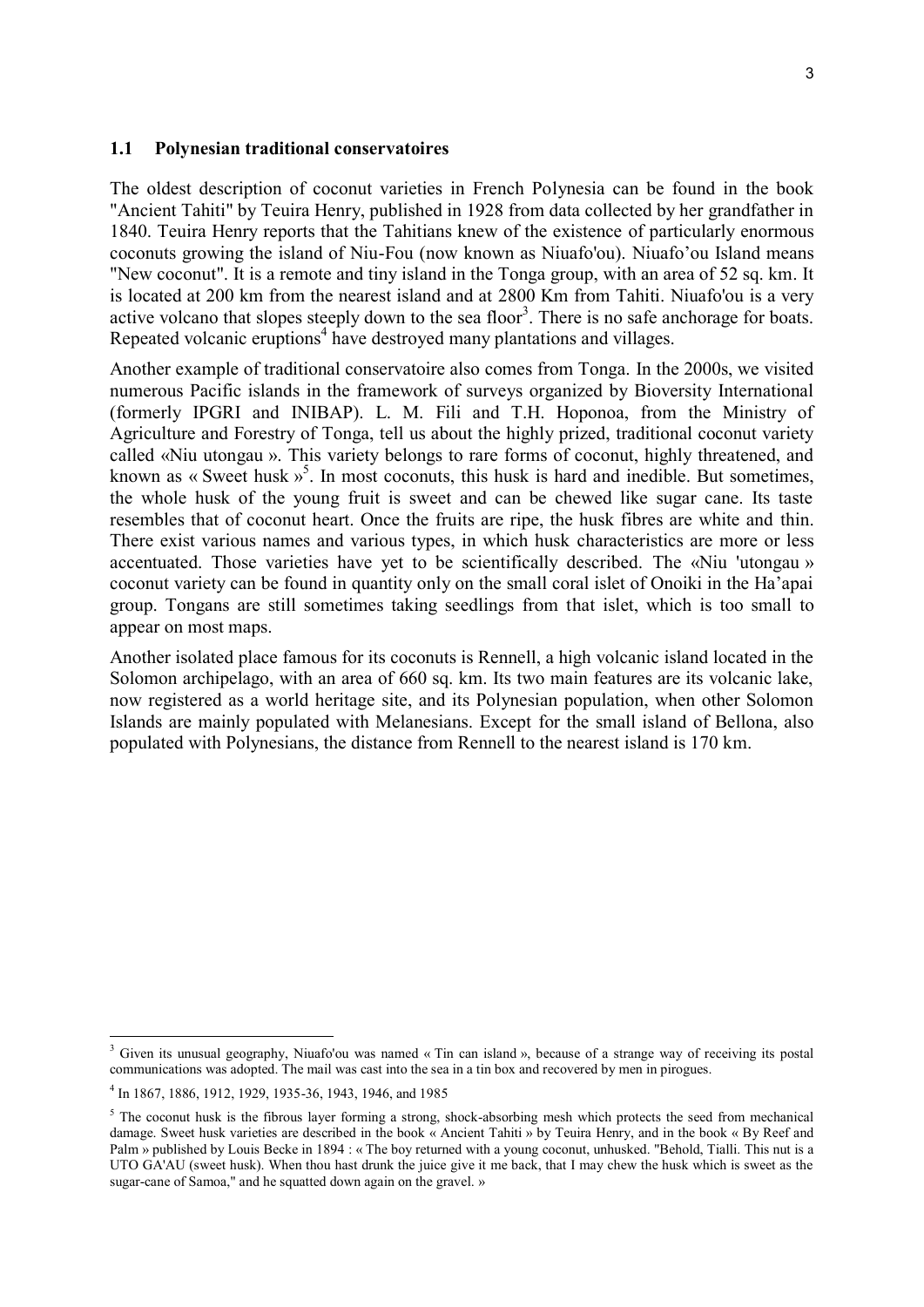

Fig. 1: *Genetic diversity of the fruits of various coconut varieties (Bourdeix et al. 2005).*

From left to right, then top to bottom: First rank: Papua Yellow Dwarf (PNG), Tahiti Red dwarf (French Polynesia), Madang Brown Dwarf (PNG), Cameroon Red Dwarf (Cameroon), Spicata Tall Samoa (Western Samoa), Rotuman Tall (Fiji), Rennell Tall (Solomon Islands); Second rank: *Niu afa* Tall (Western Samoa), Comoro Moheli Tall (Comoro Islands), Sri Lanka Tall Ambakelle (Sri Lanka), West African Tall Akabo (Côte d'Ivoire), Tuvalu Tall Fuafatu (Tuvalu Island), West African Tall Mensah (Côte d'Ivoire), Micro Laccadives Tall (India); Third rank: Vanuatu Tall (Vanuatu), Malayan Yellow Dwarf (Malaysia), Malayan Tall (Malaysia), Tagnanan Tall (Philippines), Tampakan Tall (Philippines), Kappadam Tall (India).

The fruits of the variety known as Rennell Island Tall (RIT) are among the biggest coconuts in the world $<sup>6</sup>$ . RIT is now involved worldwide as parental material in many coconut breeding</sup> programmes<sup>7</sup>.

The role of the Rennell Island as a traditional conservatoire is not proven, as we did not record the information that other islanders use this place for exporting coconut seednuts. In

 $6$  The fruit shapes are quite variable, from oblong to pear shaped. Some of the fruits have a long nipple at the bottom, which is very specific to the RIT. The fruits have a good composition with a high content of solid albumen and free water.

<sup>7</sup>RIT variety is now available in Brazil, Côte d'Ivoire, Fiji, India, Indonesia, Jamaica, Papua New Guinea, Samoa, Solomon Islands, Tanzania and Vanuatu. The coconut hybrid Malayan Red Dwarf x RIT is planted in many countries in the Pacific region. In Vanuatu, the hybrid between the Vanuatu Tall and the RIT is currently being improved. In Côte d'Ivoire, all the tall cultivars introduced are systematically crossed with the RIT. One of the two improved hybrids currently distributed to farmers is the cross between the Cameroon Red Dwarf and RIT.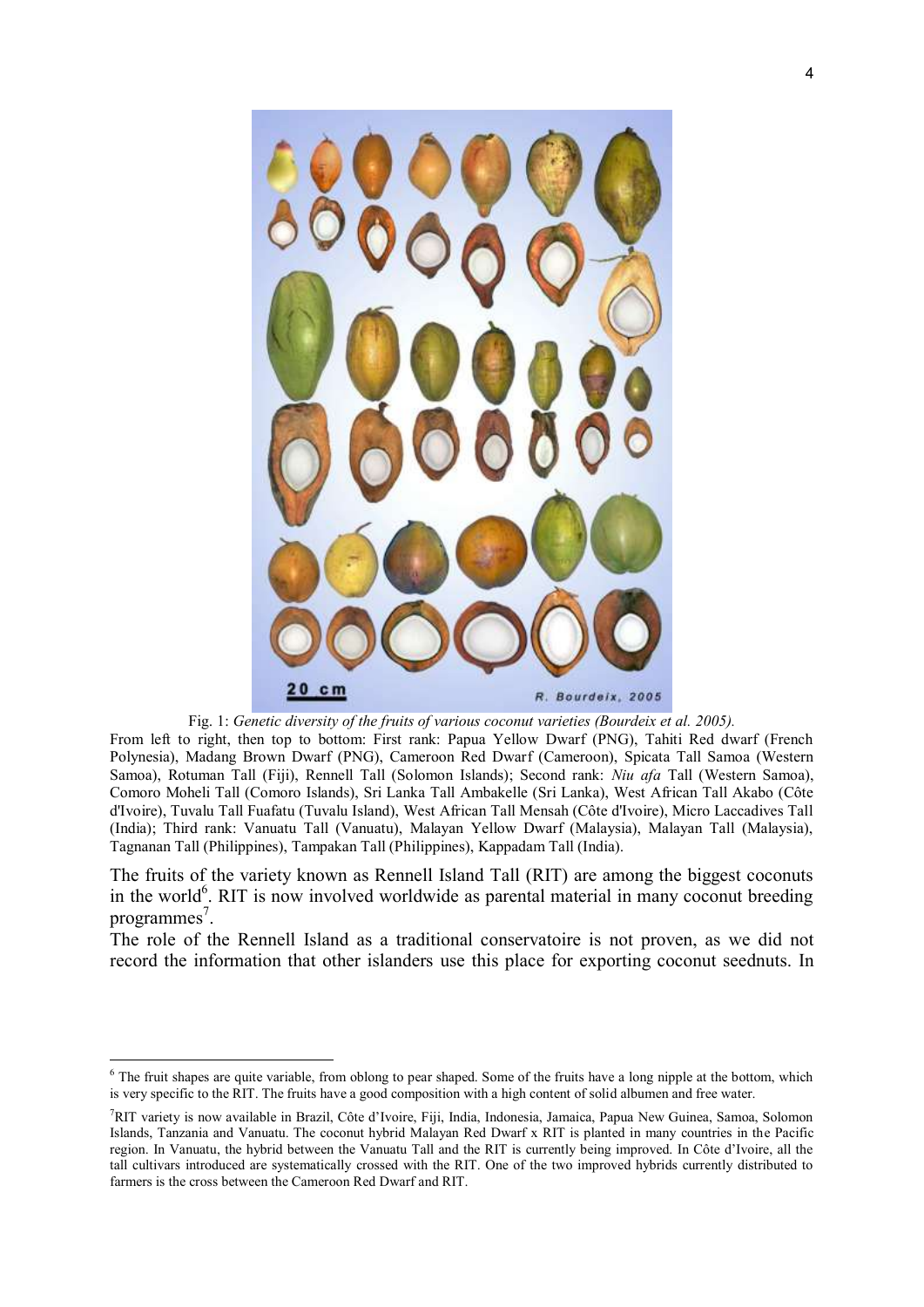any event, the Rennell Lake is an example of a remote location conserving a unique coconut variety<sup>8</sup>.

### **1.2 Modern use of island geographical isolation for conservation of biodiversity**

In Thailand, two islands were recently devoted to conservation and production of palms varieties. The opportunity to create a Makapuno Island in Thailand was seized 25 years ago, when the Thai government built the huge Srinakharin dam at Kanchanaburi, near the Burmese border at about 200 km North-West from Bangkok. The hills were submerged and their peaks turned into islands.

Makapuno is an economically important coconut variety. Instead of coconut water, this coconut contains a soft, white jelly-like mass which is considered a delicacy. Makapuno is preserved in heavy sugar syrup and bottled for local consumption and export. One of the islands was then planted with Makapuno embryos rescued by using *in vitro* culture. All the other coconut palms were removed. No stray coconut pollen can reach the island because of the distance across the water barrier.

Another island on the same lake was designed for producing oil-palm seeds. As this island is completely isolated from any other pollen source, there is no need to bag the inflorescences for producing seedlings. This generates subsequent economy of manpower.

During our 2010 visit, we made the remark that, according to the Poly*motu* concept, producing Makapuno coconut and oil-palm seeds could well be conducted on the same island. Furthermore, Makapuno Island is a great success story: it is a profitable business, its conservation and ecotourism values are huge; and last but not least, it could also lead to a major improvement of the Makapuno coconut variety<sup>9</sup>.

We discussed Poly*motu* concept with Dr Jean-Dominique Lebreton, the director of the Centre for Functional and Evolutional Ecology at Montpellier, France. Then Dr Lebreton made a very interesting connection between Poly*motu* and what is achieved in New Zealand in the field of conservation of endangered birds. Translocations involve moving populations of threatened species into areas of suitable habitat currently unused by the species. There are several reasons for doing this; the creation of secondary populations that act as an insurance against disaster, or in many cases threats faced by the original population in its current location.

One famous translocation was of the Kakapo bird (*Strigops habroptilus* Gray 1845) from New Zealand. The kakapo is an endemic, large, flightless, nocturnal parrot. Once abundant throughout New Zealand, the whole population in the wild was reduced to approximately 50 individuals. In situ conservation of natural populations has proved impracticable. These large flightless parrots were unable to cope with introduced predators, such as rats and cats in their remaining habitat on Stewart Island. Between 1974 and 1992, kakapo birds were translocated to four of New Zealand's offshore islands (Maud, Little Barrier, Codfish, and Mana). Few, if any, kakapo now remain within their former range.

<sup>&</sup>lt;sup>8</sup> M.A. Foale, who visited the Rennell Island in 1964, said that the true-to-type Rennell, with big and pointed fruits, is found only around the volcanic lake on the eastern part of the island. The access from the coast to the volcanic lake is very difficult. It is necessary to climb a rocky track with a steep slope, in a forest populated with endemic species of poisoning snakes (Laticauda sp.). But in other places, such as the coastal area, there is a mix between the Rennell Island Tall and the ordinary type, known as the Solomon Island Tall, which has smaller oblong fruits.

<sup>&</sup>lt;sup>9</sup> See http://polymotu[.blogspot.com/2008/10/message-4.html](http://polymotu.blogspot.com/2008/10/message-4.html) for details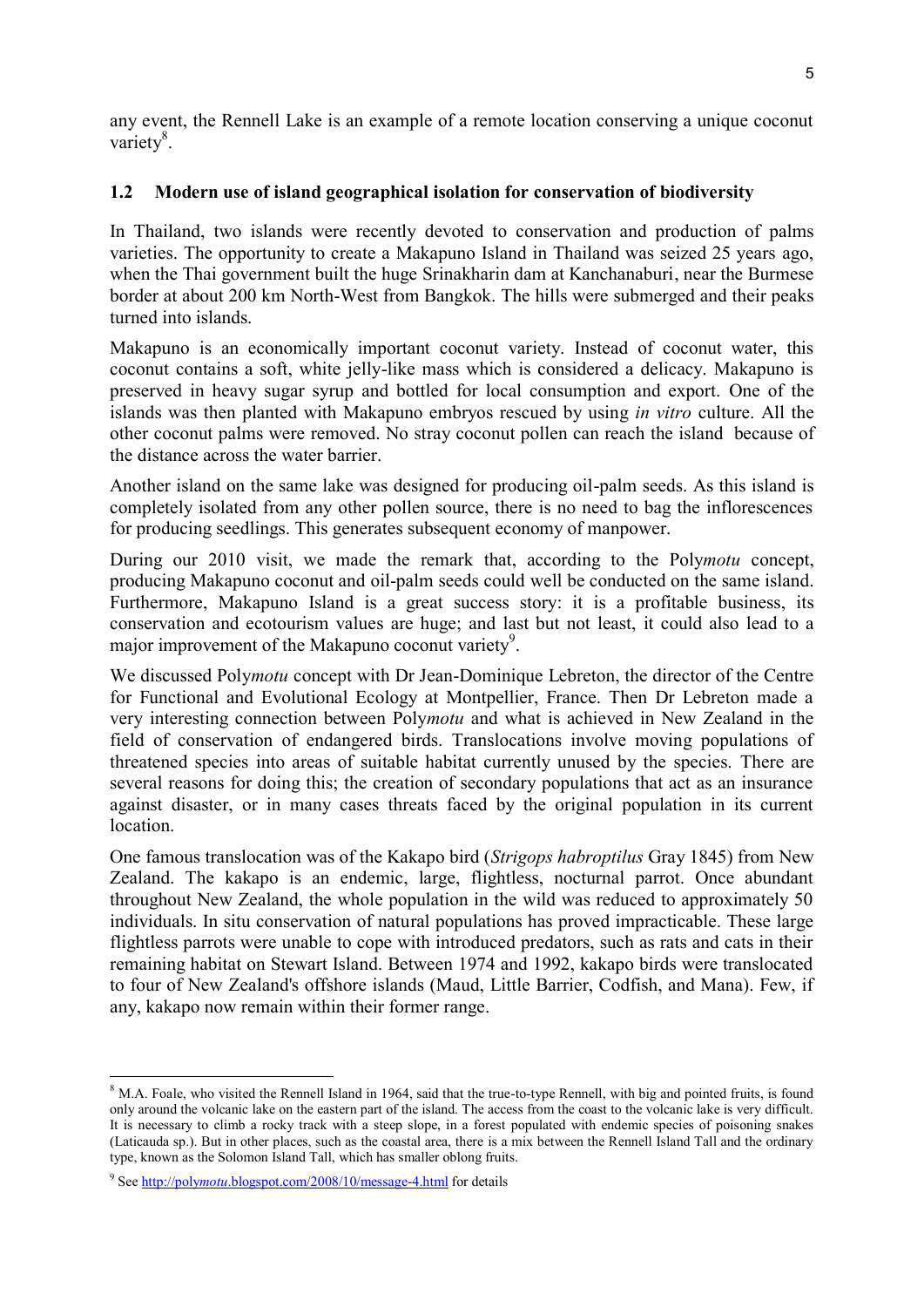### **2 Implementation of the Polymotu concept**

In 2009, the Poly*motu* concept was included in the global coconut genetic resources conservation strategy developed by the International Coconut Genetic Resources Network (COGENT) and the Global Crop Diversity Trust.

In classical coconut genebanks, coconut cultivars are conserved as accessions, generally planted close together in the same fields. Each accession generally counts 75 to 100 coconut palms from the same cultivar. For reproducing these accessions, the technique of controlled pollination with bagging of the inflorescence is used (Konan & al., 2008). For coconuts, this technique is very costly. It requires a well-equipped laboratory, well-trained technicians able to climb the palms and a huge amount of manpower. Not all the gene banks can afford it.

The lifespan of such accessions is only 25 to 30 years. After this period, most non-dwarf coconut varieties reach 15 m high or more. At this stage, it becomes difficult to make the requested controlled pollinations. It is therefore necessary to rejuvenate the accessions before the inflorescences become inaccessible. In the Côte d'Ivoire African genebank, workers use costly triple ladders that can reach a height of only 14 metres. In some other places, like India or Indonesia, palms are climbed mainly manually, which is risky. Rejuvenation programmes require climbing roughly 75 palms each about 15-20 times. Basically, for rejuvenating an accession, the controlled pollinations are implemented over a 6-month period; the mature seednuts are harvested one year later, also over a 6-month period; then the old accession is removed from the field and replaced by a new one. Production of the 200 seednuts requested for the duplication of an accession will demand one and half year's preparation; and it will cost more than 2000 USD. Only scientists with healthy research budgets can afford to order varieties from classical coconut genebanks. Most of farmers cannot afford this.

Alternatively, the coconut palms could be planted in geographical and reproductive isolation, according to the Poly*motu* concept. In this way, the constraints linked to the heights and ages of the palms are removed. Instead of climbing the palms for making controlled pollination, people only have to wait for the coconut to fall naturally to the ground. Open-pollination will provide true-to-type and cheap seednuts. Thus, the same accession can be kept as long as a sufficient number of palms remain alive in the field. In most cases, the duration of a coconut accession will then be extended to 75 to 100 years. Even if some of the palms die, there is no need to remove the remainder, as is done in a classical genebank. Dead palms can be replaced by new ones, without removing the old palms remaining alive. Extending the lifespan of a coconut accession from 25-30 years to 75-100 years represents a huge saving of time, manpower and money. Seednuts will be more affordable for farmers.

### **2.1 Polymotu Inland Ex Situ in Côte d'Ivoire**

One of the five COGENT International Coconut genebanks is located in Côte d'Ivoire. The Marc Delorme Research Centre (MDC), founded in 1951, houses the International Gene Bank of coconut for Africa and Indian Ocean (IGCAIO). This collection, managed under an international convention by the Agricultural Research Centre of Côte d'Ivoire (CNRA), is of crucial relevance for the international community, in fact, over the past decade, more than 80% of international coconut germplasm came from Côte d'Ivoire. The collection is currently threatened by lethal yellowing disease which has devastated coconut plantations in Ghana. This was the result of inevitable land pressure arising from the urban spread of Abidjan and by a chronic budget deficit that could ultimately jeopardize the existence of the center's research.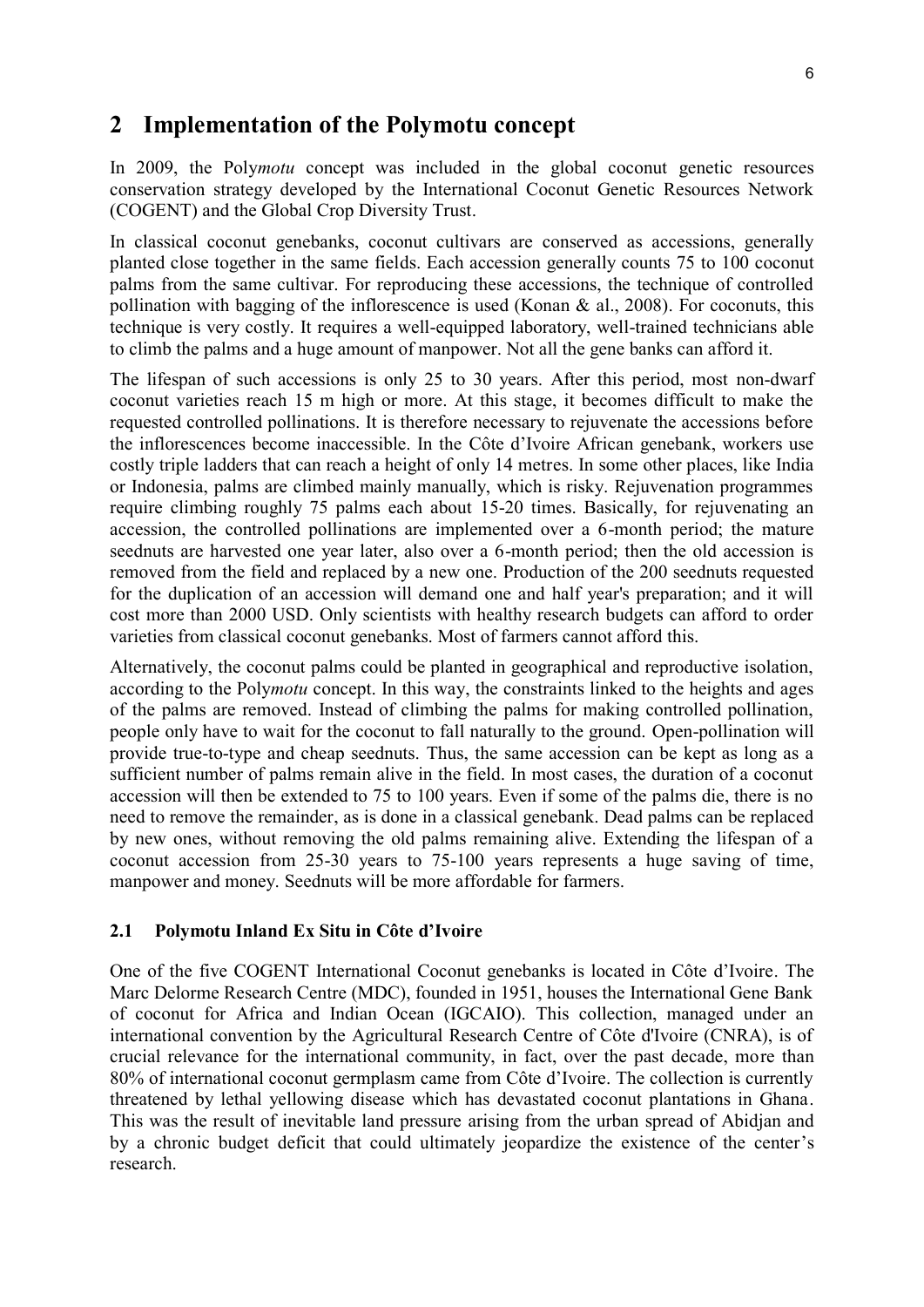In order to address the two first constraints, we convinced the Centre National de Recherche Agronomique (CNRA) de Côte d'Ivoire to duplicate the Coconut Genebank on 5 of the 13 experimental sites belonging to the institute and scattered in across the country. Each accession of tall varieties will be planted in geographical and reproductive isolation, in the middle of other tree crop plantations (Rubber, oil-palm). The project comprises two main components: 1) duplication of fifty accessions of Tall-type coconut cultivars by plantation in geographical and reproductive isolation in the other experimental sites of CNRA. 2) Reorganization of the Marc Delorme Centre to include the conservation of other tree crops and increase its economic and scientific efficiency. For example collections of rubber, palms and other tree crops will serve as natural barriers for isolation of coconut seed gardens. This project will secure the conservation of coconut germplasm and other crops, and will contribute to reducing the budget deficit of the Marc Delorme Centre.

### **2.2 Polymotu "Ecotourism and islands" in Polynesia and Indonesia**

For the tourism industry evolving in a very competitive environment, it becomes more and more important to stand out from the standard fare that tourism offers. The coconut palms should no longer serve as symbols of anonymous and counterfeit exoticism: they tell true stories, specifically related to local cultures.

Tetiaroa is an atoll in the Windward group of the Society Islands of French Polynesia. The atoll is located 53 km north of Tahiti. The atoll stretches across a total surface of 585 hectares of sand are divided in 13 motu (islets) with varying surface areas. Tetiaroa is under a long term lease by the family of the late actor Marlon Brando. We obtained the agreement of the Brando family and Beachcomber SA, a company which is building a new eco-friendly resort on Tetiaroa, to integrate 5 locations (4 motu and a small peninsula) for conservation of coconut varieties using the Polymotu concept. Figure 2 gives an illustration of the proposed landscape design. We proposed to remove about 1500-2000 coconut palms in order to favor endemic vegetation and bird nesting, and to replant about 500 coconut palms from five traditional varieties. In 2010, we started to replant one of the islands of the Tetiaroa atoll with a very rare form of horned coconut, as shown in the picture on the right side.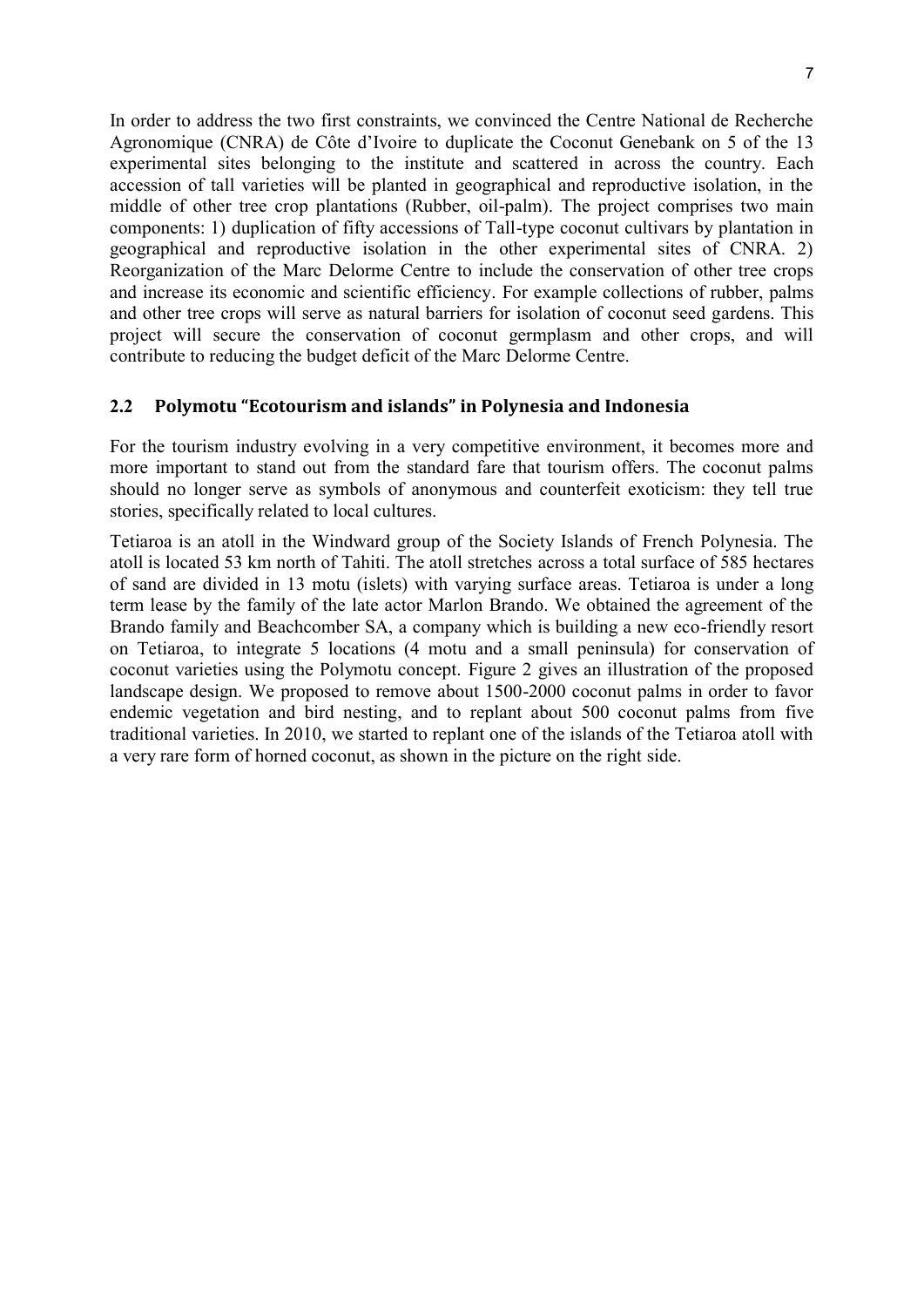

Fig. 2. Landscape design for the implementation of the Poly*motu* project on the Tetiaroa Atoll.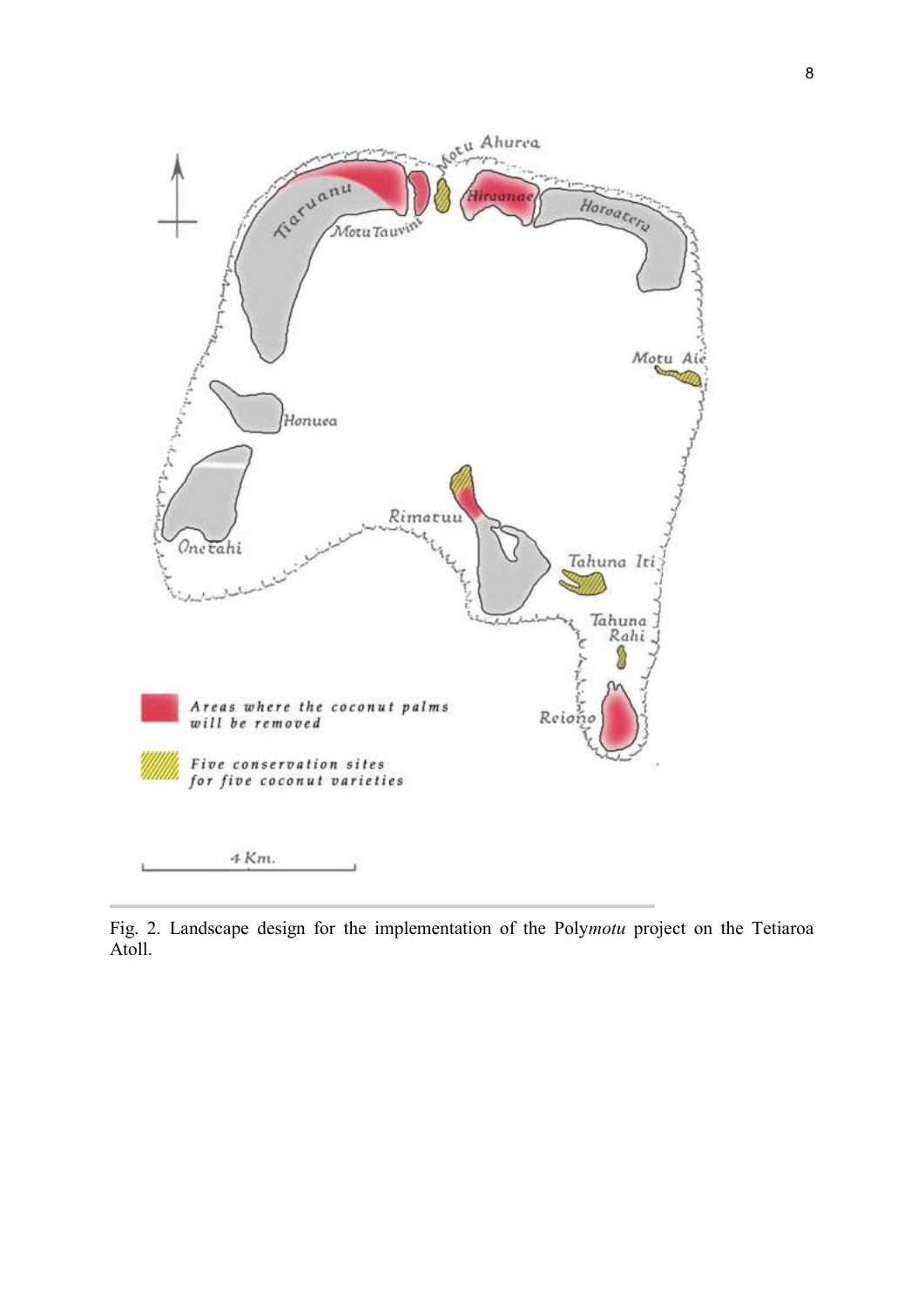In 2010, we began to replant one of islands of the Tetiaroa atoll with a very rare form of horned coconut, as shown in Figure 3.



Fig. 3. A rare form of horned coconut found and being replanted on Tetiaroa Atoll.

Another example comes from Samoa. A prestigious resort organizes regular visits to a small island. This tour will better impress customers if the island is planted with the traditional variety Niu Afa created in Samoa and which produces the longest coconuts in the world. This amazing variety was initially created for making ropes with the long and resistant coir fibers from the husk. The Niu afa variety is also producing big coconut with sweet water to drink and tasty kernel.

Samoans produce less coconut ropes than in the past. The Niu Afa variety, was until recently in danger of extinction. A project funded by the Global Crop Diversity Trust led by the Secretariat of the South Pacific Community has served to multiply and conserve it. Respect for tradition can foster economic competitiveness. The regeneration of plantations of the Niu Afa variety could generate and service a lucrative «niche» market. Samoan communities in Australia and elsewhere will prefer to buy products made from this special variety bred by their Samoan ancestors. Making better use of their heritage varieties, Samoan farmers and small producers of virgin coconut oil will increase their incomes and will improve their livelihoods.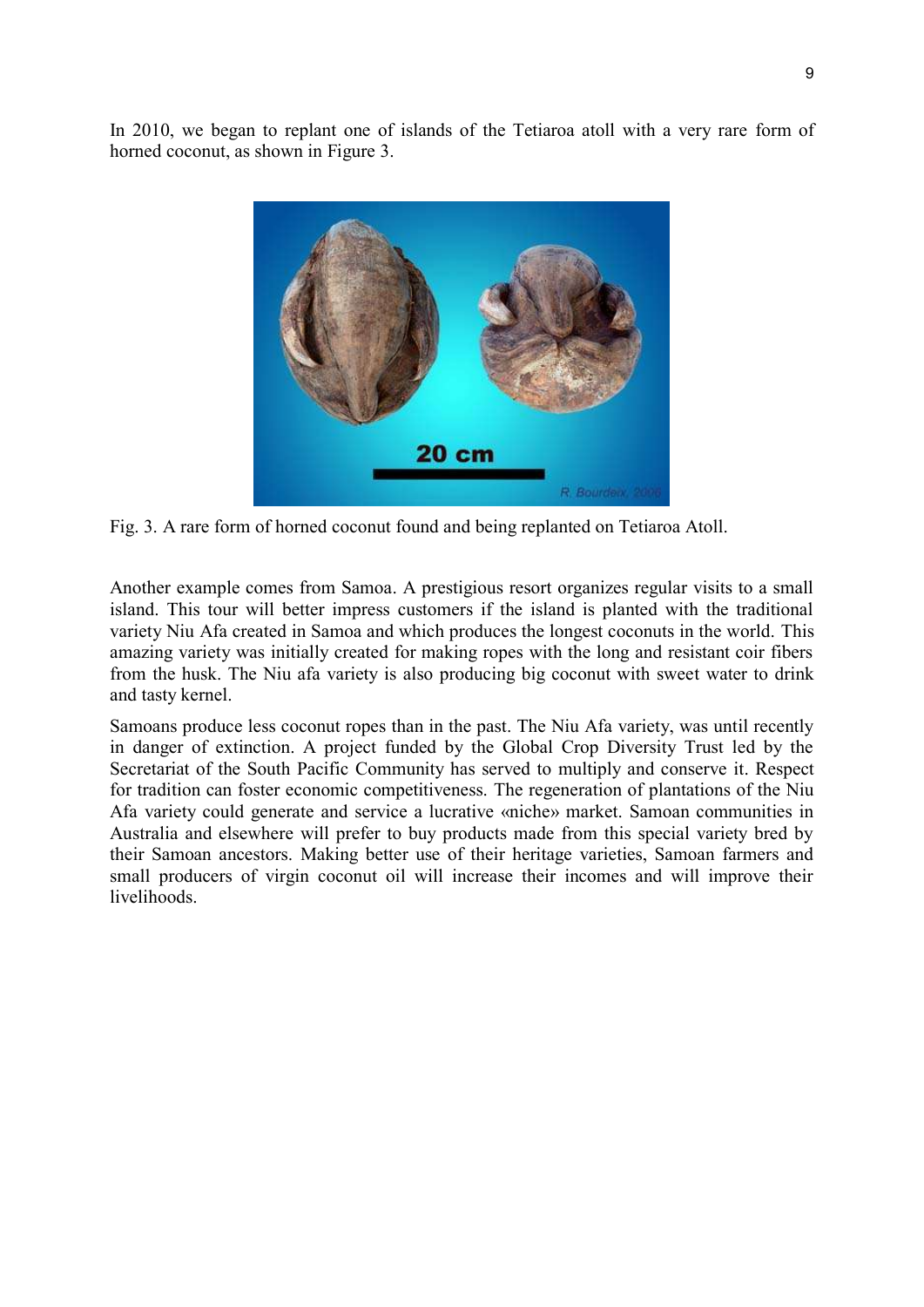

Fig. 5. Plantation of three coconut cultivars in the same island for harvesting seedlings of both the three varieties and coconut hybrids (distinction made on the colour of the sprout).



Fig. 6. A Samoan teenager, the huge *niu afa* coconut fruit and the Nuusafee Island.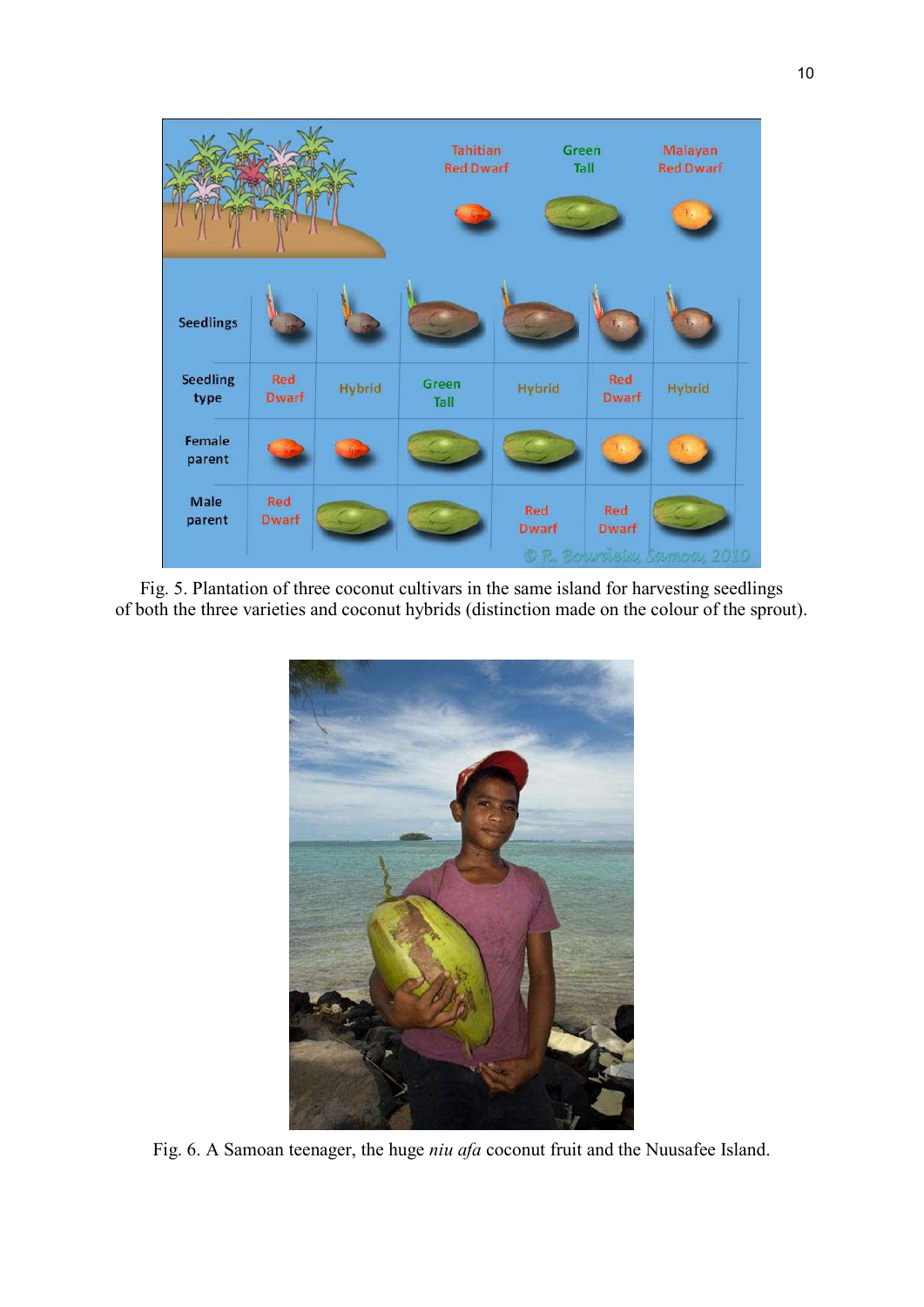It is also envisioned to develop a similar project in the Kepulauan Seribu (literally: thousand islands), a string of 110 islands with the closest only a few kilometers off mainland Jakarta, Indonesia. In this case, the project will not focus only on the ecotourism aspects, but also on production by local islanders of high value seednuts and coconut products, such as the Kopyor or Makapuno varieties with soft kernels, with fruits valued ten times the price of a normal coconut.

A project was submitted to the Canadian International Development Research Centre. This project gathered research teams from Bioversity international (Italy), CEFE/CNRS and CIRAD (France), the Centre for World Trade Studies in Gadjah Mada University and the University of Pembangunan Nasional "Veteran" (Indonesia). In Kepulauan Seribu the closest island is only a few kilometers off mainland Jakarta, Indonesia. In 1998, more than 16,000 people lived there; the most inhabited island is Kelapa (coconut) island. In many of these islands, people are presently cutting down the coconut palms. They believe that the palms absorb the mineral water from the ground, thus decreasing the quantity of available drinkable water. Huge imported trees (Casuarina) are often replanted, although the same problem of water consumption occurs.

Coconut palms tolerate salinity. They can be planted in selected locations, and especially along coral coasts where the water is saline. When used for beach landscaping, they tolerate flooding better than Casuarina and also serve as a buffer against marine erosion. Dwarf coconut varieties can sustain themselves with household wastewater without significantly affecting the water table; they also provide shade and a sweet nutritious drink. High-valued varieties such as Makapuno/Kopyor and production of seednuts can generate income for islanders and especially for women; this will decrease the pressure on marine resources. Taking in account the 505 cottages existing in K.Seribu for tourist accommodation (Zainal, 2004), the role of coconut palms in ecotourism also needs to be greatly strengthened. Although the first proposal for this project was not endorsed, other versions will be submitted in the near future.

### **2.3 Polymotu "Urban" in Brazil**

The International Genebank for Latin America and Caribbean is located close to the City of Aracaju in Sergipe, Brazil. During a recent visit, it appears that some interesting and useful varieties introduced about 30 years ago they were never used, neither by researchers, nor by other stakeholders.

The role of a genebank is not only to conserve but also to ensure that the available germplasm is used by stakeholders. The following proposal was submitted to the genebank: In Aracaju for instance, the municipality could be engaged to plant in the city 100 to 300 coconut palms from an exotic accession, such as Tahitian palms. People would be interested to see these exotic coconut palms; citizens would like to taste the fruits and maybe to collect some seednuts to plant in their gardens or in farmers' fields. The city will communicate about its involvement in conserving genetic resources and will develop a positive and popular image. The same kind of "marketing of genetic resources" could be used for interaction with hundreds of municipalities and stakeholders such as: tourist centers, university campuses, research institute sites, golf courses, and farmers. This will diversify the coconut plantations in Brazil, which are planted mainly with a tall variety quite homogenous and sensitive to lethal yellowing disease.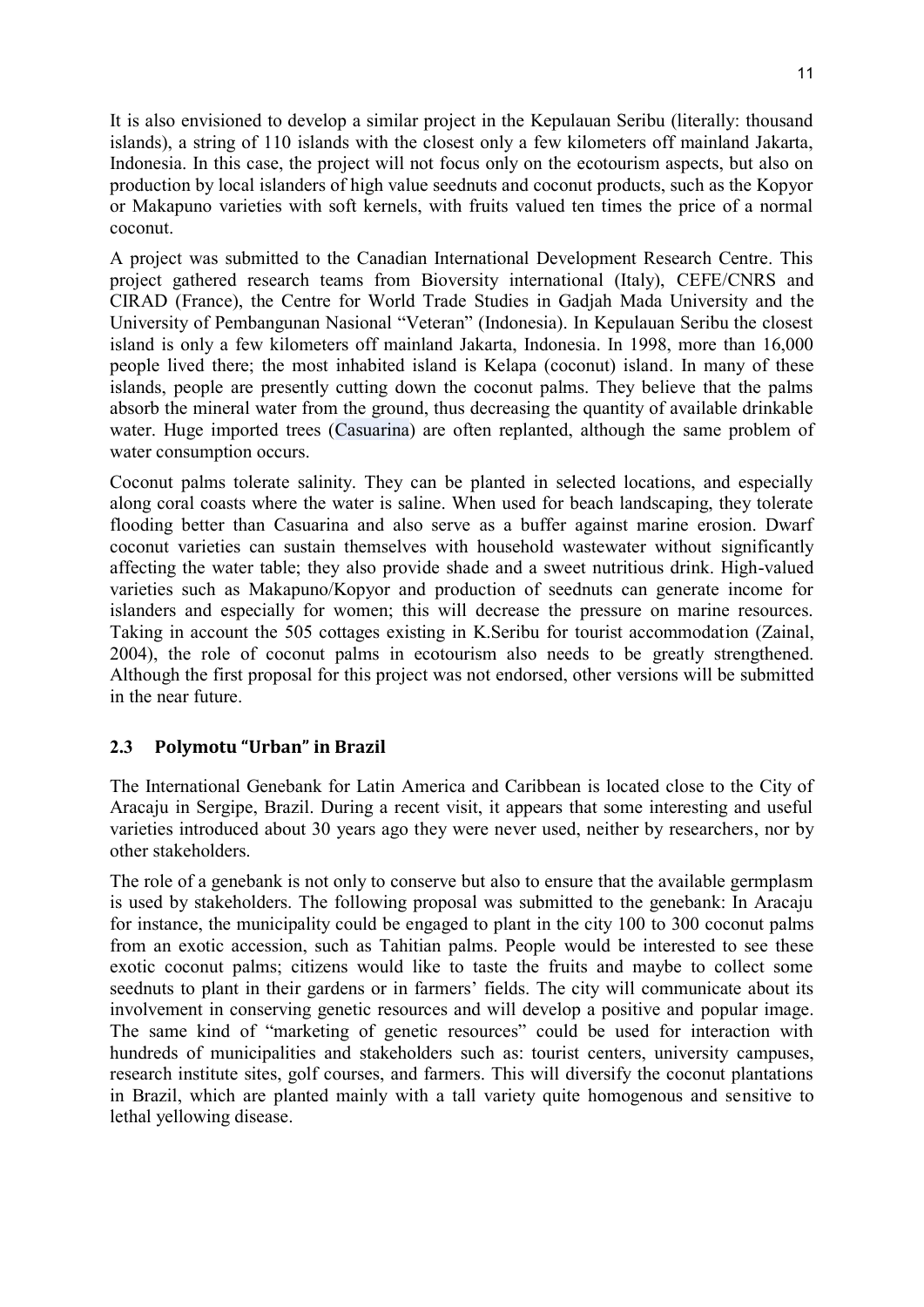## **3 Research needed for further development of the Polymotu concept**

The research packages needed for implementing Poly*motu* projects will depend upon the geographical zones and the species to which the concept will apply. Presently, the Poly*motu* initiatives are more orientated towards tropical islands. The model species is presently the coconut palm, although other species, such as Red Sandal Wood, Kofai and even Coconut  $Crab<sup>10</sup>$ , could sometimes be conserved in the same sites.

Poly*motu* projects combine multidisciplinary scientific research with immediate and participative applications that can be measured by quantitative indicators. These projects require scientific studies in numerous research fields: conservation policies, anthropology, territorial management studies, geographical information systems, ecology, socio-economy, water management, genetics, reproductive biology and post-harvest technology.

In the field of conservation policy, we started to develop the concept of a networked collection, also called a virtual collection, in the framework of the Global Coconut Conservation Strategy (Bourdeix et al. 2009). A networked collection is located at more than one geographical/institutional site, spans the genetic diversity of a given species (genepool) and gathers stakeholders having a mutual interest in rationally conserving and exchanging germplasm. In the extreme application of this concept, several accessions could be conserved, each at a distinct site.

As mentioned earlier, a global coconut conservation strategy (GCCS) has been developed by the International Coconut Genetic Resources Network (COGENT) and the Global Crop Diversity Trust. This strategy is mainly based on *ex situ* conservation in five large regional field genebanks. The implementation of a networked collection could allow this system to involve more countries, sites and stakeholders. A challenge being faced is that of gathering (in the same legal frame, network and database) accessions held in international genebanks, as well as accessions conserved on islets owned by municipalities, islanders' families or tourism enterprises. Being an Annex 1 crop of the International Treaty on Plant Genetic Resources for Food and Agriculture (ITPGRFA), coconut germplasm can be accessed by countries which have ratified the International Treaty and which have declared these collections in the public domain.

Anthropological issues arise in two distinct areas. Although there is abundant anthropological literature on insularity, no study has focused specifically on what we call "insularity within insularity". What is an islet for an islander? It is a matter of studying the perceptions, representations, practices and right of access of islanders with regard to islets, which are generally uninhabited and satellites of a larger inhabited island, along with anthropological factors affecting decisions relative to the management of those islets. The second anthropological issue involves seednut networks. Many studies conducted in tropical countries on food crop seed exchanges highlight that more than 80% of seeds come from the informal network. But the typology used in distinguishing between "formal" and "informal" generally neglects the fact that the "informal" network is itself structured by social organization. One hypothesis is that the structuring of genetic diversity and its distribution

<sup>10</sup> *Santalum insulare, Sesbania coccinea* and *Birgus latro*. *S. coccinea* is an endemic leguminous plant listed as protected species under category A (Order No. 296 CM of 18 March 1996): all its sub-species are protected in French Polynesia.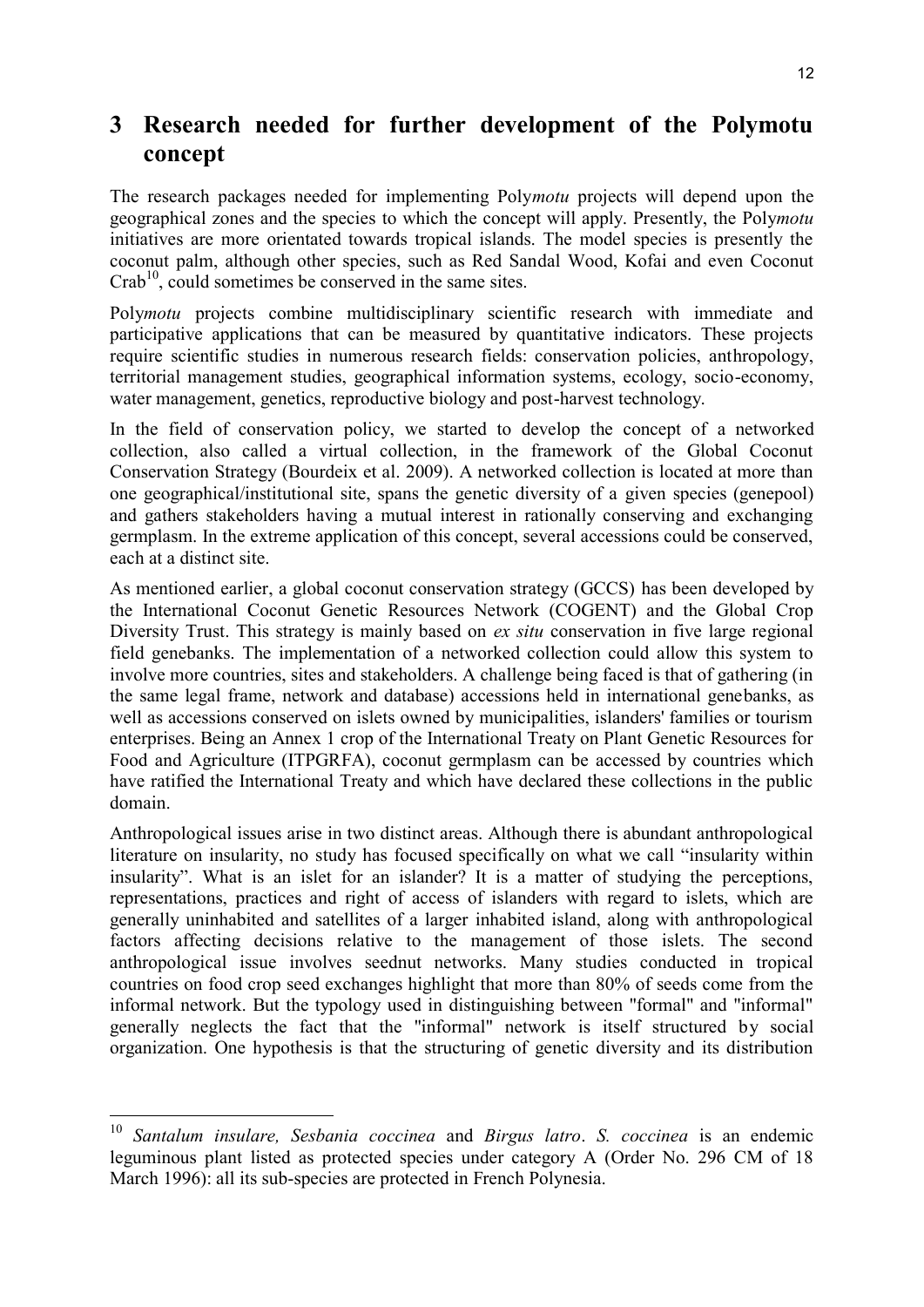depends not only on the type of plant reproduction and selective practices, but also on associated social distinctions.

In the fields of territorial management studies and geographical information systems, the focus will be to identify the numerous conservation sites requested for implementing Poly*motu* projects. In Polynesia, the conservatoire is to be integrated into a complex system of joint possession that varies depending on the island groups, which has been in place since the beginning of the 19th century. That system of joint possession, which backs up an effective social organization, is not acknowledged by official law. To that is added the regulation of land leases (introduced in 1984 in French Polynesia) which has considerably slowed down land rentals.

Socio-economics studies will estimate the value of biodiversity and ecosystems services provided by the conservation sites, including agriculture and ecotourism. As underlined in the Convention on Biological Diversity, ecotourism is increasingly viewed as an important tool for promoting sustainable livelihoods, cultural preservation, and biodiversity conservation. Post-harvest technologies and market studies will assess how traditional coconut varieties and other conserved species could be used to diversify products and create niche markets.

As partial replanting will be conducted on the conservation sites, their ecology will need to be studied. The biodiversity available on these sites will be assessed. Research questions would include: How could this biodiversity be increased using the Poly*motu* concept? and which other species could be conserved in the same locations than the coconut palms for an economy of scale?. In the Indonesian islands Kepulauan Seribu, a key point will be to document the links between plantation of trees and water management in small coral islands: influence of trees on the water table and drinkable water, assessment and management of coastal erosion using trees and especially the coconut palm, in link to climate change mitigation.

Genetic surveys will have to be conducted to identify the coconut varieties and other species to be conserved in the Polymotu sites. These participative surveys will include interactions with local stakeholders in order to select and to obtain the germplasm to be conserved. In Indonesia, a research package will be specifically dedicated to the creation of islands to be planted with m*akapuno/kopior* coconut variety; analyzing the available diversity for k*opyor* coconut germplasm in Indonesia, collecting k*opyor* seednuts and develop them through *in vitro* culture of embryos.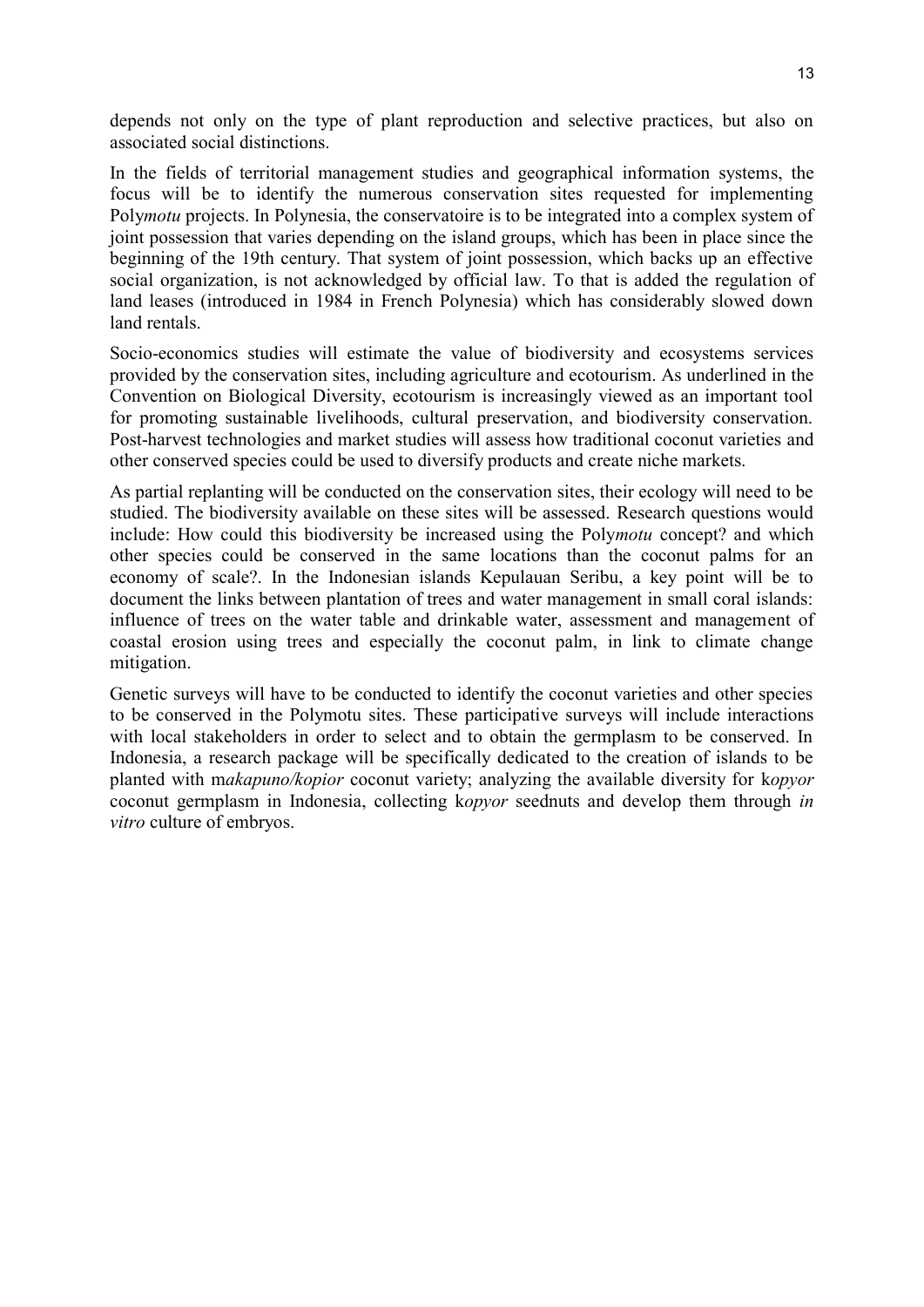### **4 As a conclusion**

Coconut remains one of the crops most neglected by scientists, in regards of its economic value and cultural importance. Despite the enormous potential of the crop, coconut farmers often scrape a living below the poverty line. About 96% of the 10 million farmers, who collectively grow coconuts on 12 million hectares worldwide, are smallholders tending less than four hectares (Frison, 2006). Coconut farmers were marginalized. Many do not own the land they work, lack the resources to invest in technologies that would improve production, and are considered non-bankable by the formal banking sector. Many traditional varieties of coconut palms are presently disappearing and there is a huge and urgent need to safeguard the remaining.

By combining ancestral Polynesian practices with the recent progress made in biological and social sciences, a rational strategy for the conservation of genetic resources and associated traditional knowledge can be implemented. Implementing the Poly*motu* concept will strengthen the links between people, landscape and biodiversity. It gives a special cachet to the sites, generates incomes and promotes ecotourism activities. We expect 50 to 100 islands and other sites to be partially replanted as conservatoires during the next 10 years. A significant outcome will be the safe conservation of the representative biodiversity of coconuts (*Cocos nucifera*), and increased availability of certified coconut seednuts for mainland farmers. Beneficiaries will be all those stakeholders who rely on coconuts for their livelihoods. A main impact will be enhanced livelihoods for islanders.

## **5 References**

Bourdeix R., Konan J.L. and N'Cho Y.P., 2005. Coconut. A guide to traditional and improved varieties. Montpellier, France, Editions Diversiflora,104 p.

R. Bourdeix, SF. Weise, S. Planes, L. Guarino, T. Bambridge and C. Lusty. 2009. The concept of "Networked collection" or "Virtual collection": revisiting the classical delineation between "in situ" and "ex situ" conservation and its consequences on database management. . Paper presented at the congress of the Biodiversity Information Standards (TDWG), 9th-13th November 2009, Montpellier, France. Weitzman, A.L. (ed.). Available on line at: <http://www.tdwg.org/proceedings/article/view/584>

Bourdeix R., M.L. George, L. Baudouin, H.I. Joly, L. Guarino and J. Engels. 2009. The concept of "Networked collection" or "Virtual collection": new developments and their applications to the conservation of the Coconut palm. Paper presented at the 2nd European Congress of Conservation Biology, 1-5 September 2009, Prague, Czech Republic. Available on line at: [http://www.eccb2009.org/uploads/book\\_of\\_abstracts\\_errata.pdf](http://www.eccb2009.org/uploads/book_of_abstracts_errata.pdf)

Bourdeix R., L. Baudouin, T. Bambridge, H.I. Joly, S. Planes, and M. L. George. 2009. Dynamics and conservation of the Coconut Palm Cocos nucifera L. in the Pacific region: towards a new conservation approach. Paper presented at the 11th Pacific science intercongress, March 2-6, 2009, Tahiti, French Polynesia.

Frison, E., 2005. Foreword. In: Batugal, P, V Ramanatha Rao and J Oliver, editors. 2005. Coconut Genetic Resources.International Plant Genetic Resources Institute – Regional Office for Asia, the Pacific and Oceania (IPGRI-APO), Serdang, Selangor DE, Malaysia. 797 p. Available on line at: http://www.inibap.org/cogent/index.php/manuals-and-handbooks